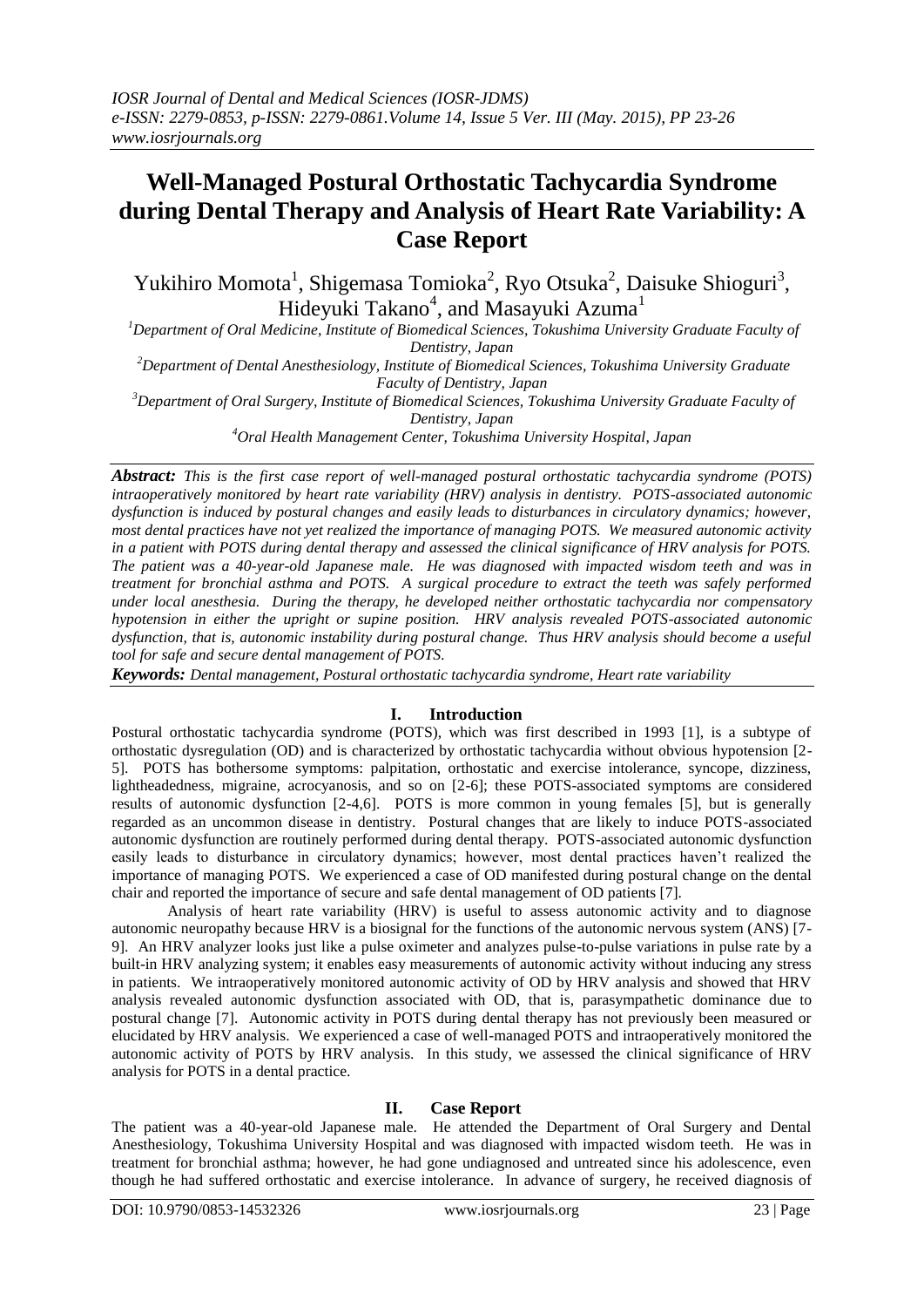POTS and appropriate medication, a beta-adrenergic blocking agent (beta blocker), bisoprolol fumarate (5.0 mg/day) at the Cardiovascular Internal Medicine department of Tokushima University Hospital. At the onset of therapy, he developed neither orthostatic tachycardia nor compensatory hypotension in the upright or supine position, with a heart rate (HR) of 75 bpm and systolic/diastolic blood pressure (S/DBP) of 119/89 mmHg (Table 1, Figure 1). Local anesthesia, namely, infiltration of 1.8 ml of lidocaine containing 0.002% adrenaline was performed. The surgical procedure to extract the teeth was safely performed. When his posture was returned upright after surgery, tachycardia didn't develop.

HRV analysis was performed with an HRV analyzer (SA-3000P, Tokyo Iken Co. Ltd., Tokyo, Japan) during therapy. His postural change from supine to upright caused almost all parameters to decrease significantly (Table 1, Figure 1). At the moment of local anesthesia, all parameters except for the highfrequency (HF) components increased significantly (Figure 1). Normalized LF (LF norm) increased to 85.0 nu, and normalized HF (HF norm) decreased to 15.0 nu; the low-frequency/high-frequency (LF/HF) ratio increased to 5.665 (Figure 1). The LF/HF ratio remained at a high level, 6.178, during the incision and drilling procedures, and returned to an almost normal level, 2.051, at the moment of tooth extraction (Figure 1). After surgery, return of his upright posture caused almost all parameters to increase significantly (Table 1, Figure 1). The LF norm increased to 95.7 nu, and the HF norm relatively decreased to 4.3 nu; LF/HF ratio rose to 22.07 as a result (Table 1, Figure 1).

In advance of this study, the procedure for HRV analysis was explained to the patient and his informed consent was obtained.

#### **III. Discussion**

To our knowledge, this is the first case report of well-managed POTS intraoperatively monitored by HRV analysis in dentistry.

Diagnostic criterion of POTS for adults is the presence of orthostatic intolerance with an increase in HR of >30 bpm or with a HR of >120 bpm on head-up tilt test [3,5,6]. The pathogenesis of POTS is complex and multifactorial [2]; a reasonable hypothesis for the mechanism is as follows. Hypovolemia due to low volume of plasma or insufficient venous constriction causes a compensatory increase in sympathetic outflow and results in tachycardia [2-4]. In fact, most POTS patients increase blood norepinephrine (NE) levels on standing up [5]; an NE level of >600 pg/ml has been proposed as one diagnostic criterion [3,4,6]. In our case, the urinary NE level was abnormally elevated up to 235.1 μg/day in spite of normal blood NE level at rest. A high NE level predicts responsiveness to beta blockers [4], which are the most commonly prescribed medication for treatment of POTS. Beta blockers seem to reduce peripheral venous pooling and to increase venous return [6]. If their effects are insufficient, alpha-1 or -2 agonists are concomitantly used [6,10]. Actually, in our case, alpha-1 agonists were first chosen in consideration of exacerbated asthma, but when they proved insufficient, we switched to beta blockers. Oral intake of water and sodium is essential to maintain plasma volume [6]; furthermore, elastic support hose can help minimize the degree of peripheral venous pooling and enhance venous return [6]. Sodium intake and elastic support hose were applied effectively in our case.

HRV variables are as follows: total power (TP), very low-frequency (VLF) component, low-frequency (LF) component, HF, LF norm, HF norm, and LF/HF ratio. TP is the total variance of VLF, LF, and HF [11- 13]. VLF, which ranges from 0.0033 to 0.04 Hz, is recognized as a supplemental marker of sympathetic function. LF, which ranges from 0.04 to 0.15 Hz, reflects sympathetic activity; HF, which ranges from 0.15 to 0.4 Hz, reflects parasympathetic activity [11,12,14]. LF or HF norm is defined as follows: LF or HF norm  $=$  $100\times$  LF or HF / (TP – VLF). LF and HF norm are indices of sympathetic and parasympathetic activity, respectively. The LF/HF ratio is an index of autonomic balance and should be maintained between 0.5 and 2.0; higher values reflect sympathetic dominance, while lower ones reflect parasympathetic dominance. HRV analysis revealed autonomic instability in postural change. More specifically, postural change to an upright position increased autonomic activity and resulted in relatively sympathetic dominance; the opposite change led to the opposite result. Local anesthesia induced sympathetic dominance due to extrinsic epinephrine in the anesthetic.

Dental providers should be familiar with the clinical features of POTS patients so that we can treat them properly; we describe a recommended method to manage them based on our case. When taking a medical history, we should specifically inquire about the presence of POTS-associated symptoms [2] and attempt to discover the onset of the symptoms because POTS is often triggered by viral infection, trauma, surgery, or pregnancy [3,4]. Furthermore, it should be noted that POTS patients are often misdiagnosed as having severe anxiety or panic disorders [3,4]. In advance of dental therapy, we should contact the patient's physician appropriately [2]. Intraoperative HRV analysis should be applied as an essential tool for safe and secure dental management of OD including POTS [7], as well as intraoperative monitoring of BP and HR [2]. We should make efforts to prevent syncope from developing. More specifically, we should avoid frequent or abrupt changes in posture during dental therapy and slowly return patients from the supine to upright position after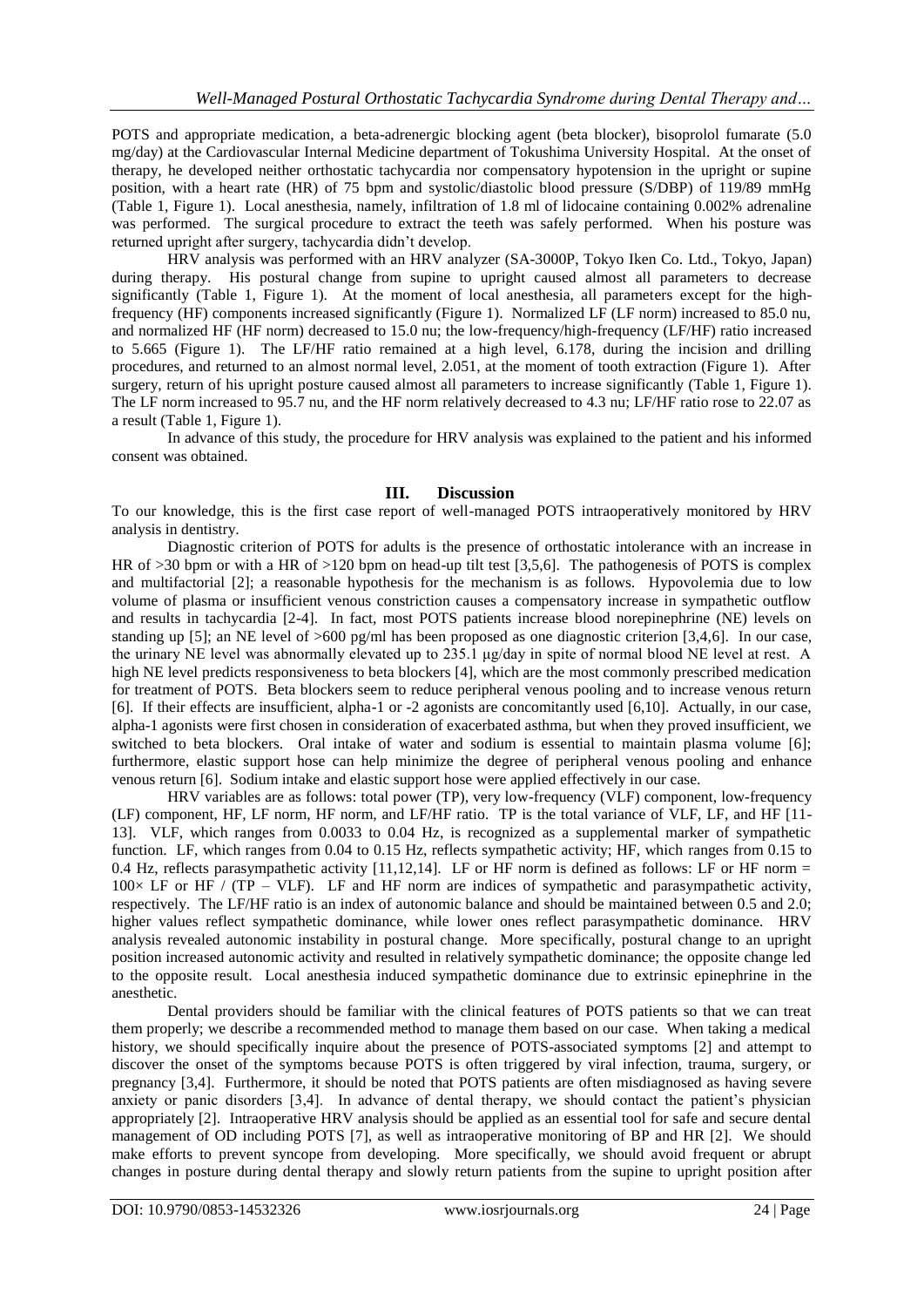therapy and then assist them to gradually stand up [2]. POTS patients often have elevated scores on the Beck Anxiety Inventory [3]; intravenous sedation may possibly be beneficial in dental management of POTS. In fact, concomitant use of midazolam and nitrous oxide has been reported to elicit fully sedative effects for the management of OD [7]. Further investigation is required regarding sedative application to POTS.

|                                     | Therapy<br>onset | Pause  | Local<br>anesthesia | Incision<br>and drilling | Teeth<br>extraction | Pause  | Therapy<br>end |
|-------------------------------------|------------------|--------|---------------------|--------------------------|---------------------|--------|----------------|
| Posture                             | Upright          | Supine | Supine              | Supine                   | Spine               | Supine | Upright        |
| $S/DBP1$ (mmHg)                     | 119/89           | 118/73 | 121/65              | 112/65                   | 118/68              | 122/67 | 118/64         |
| Mean $HRT^2$ (bpm)                  | 75               | 73     | 73                  | 76                       | 75                  | 71     | 71             |
| $TP^3$ (ms <sup>2</sup> )           | 1859.6           | 1186.5 | 1426.2              | 1039.2                   | 293.8               | 605.6  | 4891.1         |
| VLF <sup>4</sup> (ms <sup>2</sup> ) | 1109.6           | 976.4  | 1157.2              | 791.3                    | 185.5               | 217.0  | 835.7          |
| $LF5$ (ms <sup>2</sup> )            | 556.6            | 155.5  | 228.6               | 213.3                    | 72.8                | 309.7  | 3879.6         |
| $HF5$ (ms <sup>2</sup> )            | 193.4            | 54.6   | 40.4                | 34.5                     | 35.5                | 78.9   | 175.8          |
| LF norm <sup>7</sup> (nu)           | 74.2             | 74.0   | 85.0                | 86.1                     | 67.2                | 79.7   | 95.7           |
| $HF$ norm <sup>8</sup> (nu)         | 25.8             | 26.0   | 15.0                | 13.9                     | 32.8                | 20.3   | 4.3            |
| $LF/HF^9$                           | 2.877            | 2.848  | 5.665               | 6.178                    | 2.051               | 3.924  | 22.07          |

**Table 1 Scores of HRV variables during dental therapy**

HRV, heart rate variability. <sup>1</sup>Systolic/Diastolic blood pressure, <sup>2</sup>Heart rate, <sup>3</sup>Total power, <sup>4</sup>Very low frequency,  ${}^{5}$ Low frequency,  ${}^{6}$ High frequency,  ${}^{7}$ Nomalized low frequency,  ${}^{8}$ Normalized high frequency,  ${}^{9}$ Lowfrequency/high-frequency ratio.



**Figure 1 Time course of HRV variables with postural change.** 

## **IV. Conclusion**

We experienced a case of well-managed POTS and performed dental surgery with intraoperative monitoring of autonomic activity of POTS by HRV analysis. HRV analysis revealed POTS-associated autonomic dysfunction, that is, autonomic instability during postural change. Our experience emphasizes the importance of HRV analysis with respect to secure and safe dental management of POTS patients.